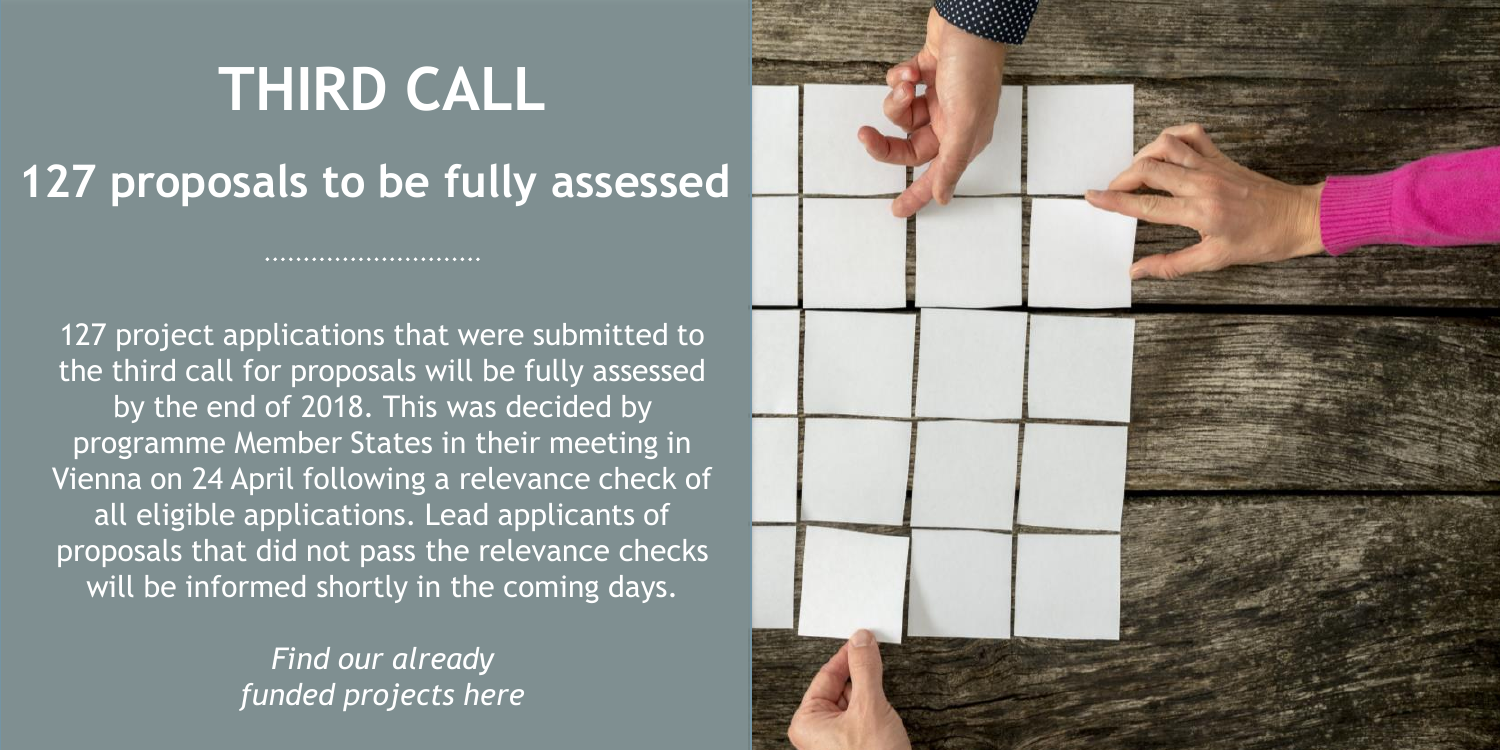

## #EURegionsWeek

#### **Vote for our workshop ideas**

Help design the agenda of the *European Week of Regions and Cities 2018* by voting for your favourite sessions. We submitted two proposals:

- - **#cooperationiscentral - Why we need cooperation more than ever Idea Lab on the future of transnational cooperation**

To realise them we need your vote. You will find the sessions under the cluster Territorial Development.

*Vote here before 27 April*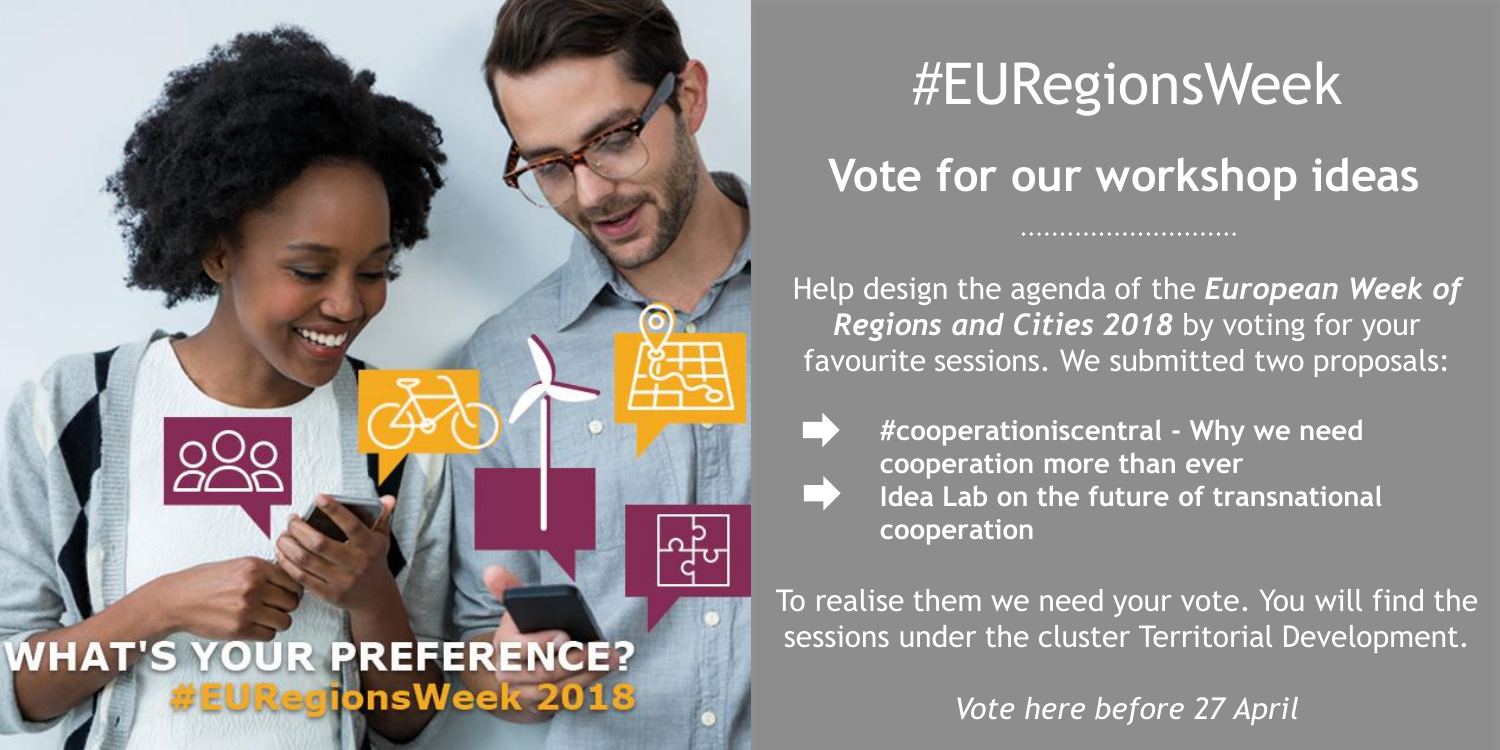

## **#cooperationiscentral Become part of our campaign**

Transnational cooperation projects bring benefits to central European regions and their citizens. But what does that really mean?

Together with other transnational programmes Interreg CENTRAL EUROPE collected 10 good reasons for transnational cooperation - now and in the future.

> *Read more on our #cooperationiscentral blog*